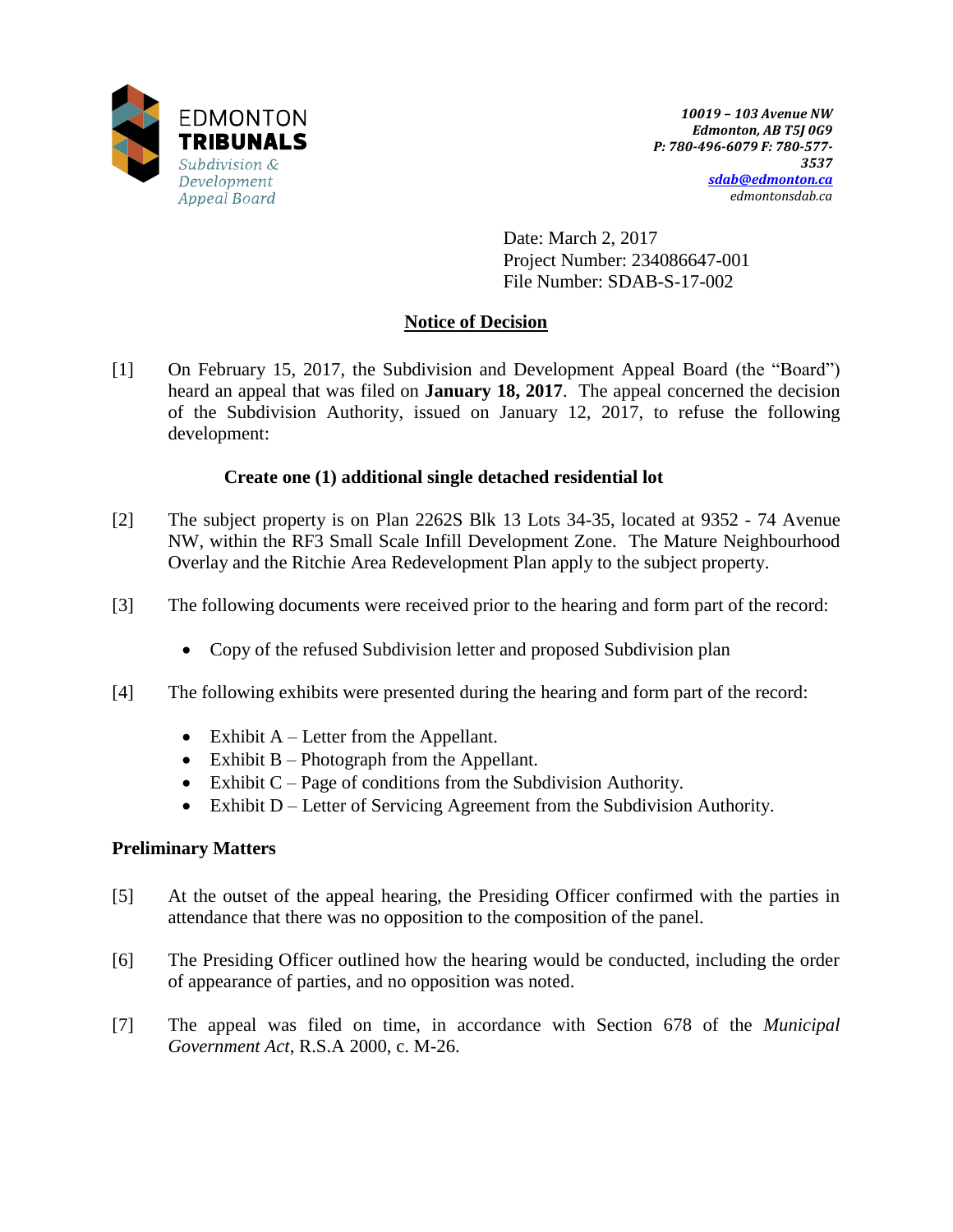### **Summary of Hearing**

- *i) Position of the Appellant, Mr. Kaprowy, representing Pals Geomatics Corp./Accent Infill*
- [8] The Appellant referenced his written letter, marked Exhibit A.
- [9] He is a resident of the Ritchie community and a member of the Community League.
- [10] He builds 20 developments a year. The majority of his business is infill development. He previously developed 5 subdivisions with a variance like the one proposed.
- [11] A policy was put in place in October, 2016 that the Subdivision Authority should not continue to approve subdivision of lots less than 7.6 metres in width.
- [12] In January 2017, a motion at City Council was passed to allow lot widths of 7.5 metres.
- [13] With this subdivision, he is asking for the proposed lot widths of 7.54 metres. His application to subdivide was processed during the "limbo" period.
- [14] The majority of lots in the Hazeldean and Ritchie area are between 49 and 50 feet wide. The community prefers narrow single detached houses over semi detached houses, but supports mixed developments.
- [15] If lots under 7.6 metres are denied, it would be detrimental to his business.
- [16] He designed developments on several lots that are 49.5 feet wide and they have no perceptible difference in effect on neighours than a typical subdivision.
- [17] When a lot width is approved under 7.6 metres, he compensates for the narrower lot with the building design. The required side yard, front yard, and rear setbacks are maintained.
- [18] Upon questioning by the Board, Mr. Kaprowy stated that the photographs he submitted show a development on 74 Avenue on a similar lot.
- [19] The proposed development will not have the visual look of a narrow development and he intends to build on both sides of the subdivided property.
- [20] He confirmed that the houses shown in the photographs, marked Exhibit B, have similar variances as they were built before the lot width policy was changed.
- [21] He plans to apply for a Class A permit. The typical lot depth in Ritchie is 130 feet. This helps with Site Coverage. In this case, in an effort to apply for a Class A permit he can build a 19.5 feet wide by 20 feet deep garage which is not a great solution, but keeps the development within the maximum allowed 12 percent Site Coverage.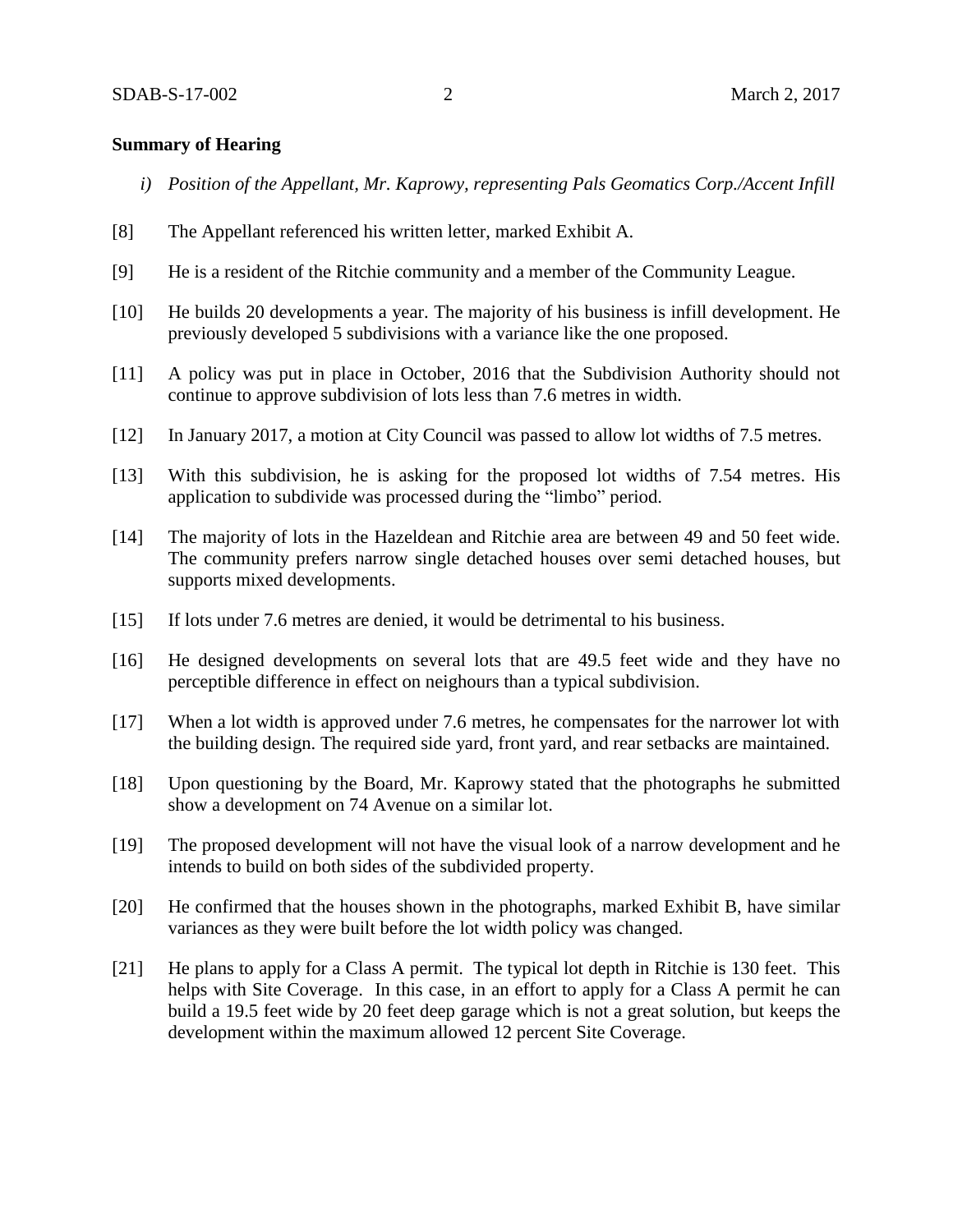- [22] He does not have documentation from City Council regarding the reduction of the lot sizes and could not confirm if an amendment was made to the Bylaw.
- [23] He does not own the lots west of the subject Site. That site is comprised of one and a half lots and on a corner with a single house. The proposed subdivision of the lot will not have a negative impact on the adjacent lots. It is typical to have a variety of lot sizes in this area.
- [24] If the change in the Bylaw does not go through, a variance would be required for lot width, but the development he proposes would require no other variances and that is what he meant by a "Class A" development.
	- *ii) Position of the Subdivision Authority, Mr. McDowell*
- [25] As of 2003, the Subdivision Authority began to approve narrow lots in the RF2, RF3, and RF4 Zones. As of April 2015, this practice was extended to RF1 Zones.
- [26] Essentially the minimum lot width was reduced from 12.0 metres to 7.6 metres. This 7.6 number was chosen based on 50 foot lot widths. It was well received by developers and many in the community, but not in all neighbourhoods. One lingering problem was that there were many lots slightly under 50 feet in width.
- [27] There are several lots in the Ritchie that are 7.54 metres wide when they are subdivided. To approve a lot such as this, the Subdivision Authority has to exercise discretion which they get from the *Municipal Government Act.*
- [28] In the past, the Subdivision Authority exercised this discretion to allow small variances to accommodate the fact that there are thousands of lots between 49 and 50 feet in width. Over time Council was concerned that they were straying from the infill roadmap and put a hold on variances until the matter could be addressed.
- [29] A report was provided to the Urban Planning Committee and a recommendation was brought to City Council. They agreed to reduce the lot width to 7.5 metres and he believes the amendment to the Bylaw will pass in May, 2017. Knowing this, the Subdivision Authority feel they should act on this information with new applications. This application occurred in the interim prior to Council indicating its support for 7.5 metres. It was simply an issue of the timing of the application. The Subdivision Authority believes that the refused decision should be overturned and the Subdivision approved.
- [30] Upon questioning from the Board, he confirmed that the proposed subdivision will require a variance as the Bylaw has not yet changed.
- [31] They take their direction from the *Municipal Government Act* and could have approved the proposed subdivision, but refused it based on the direction from City Council in place at the time of the application.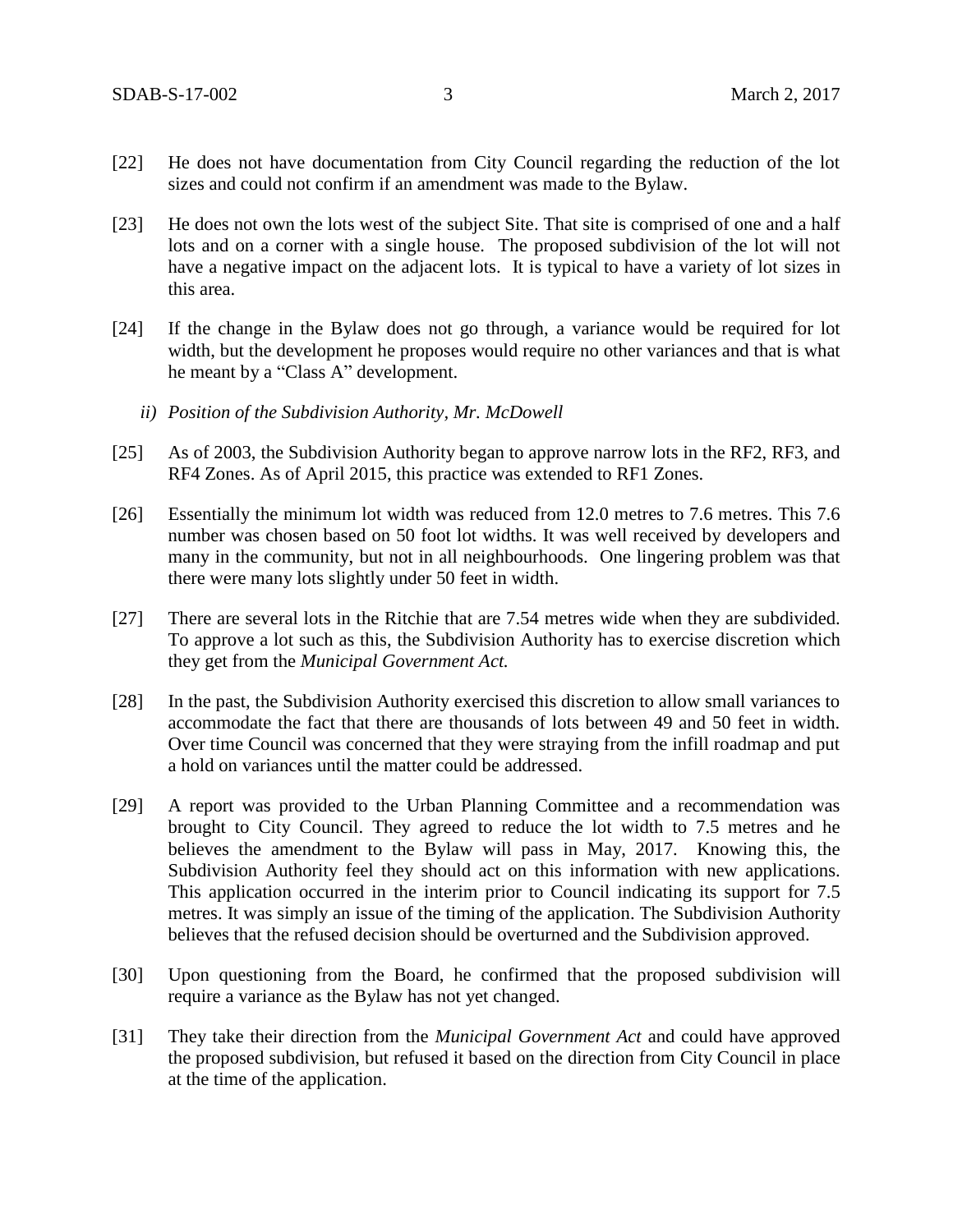- [32] There will be conditions added to the subdivision if it is approved along with a servicing agreement. He believes that Mr. Kaprowy is aware of those requirements. He provided samples marked Exhibit C and Exhibit D.
- [33] The City has received no complaints concerning Mr. Kaprowy's previous developments in the Ritchie area.
- [34] Notices regarding the proposed subdivision were sent to the immediate adjacent property owners; however, the notices usually get passed on to other neighbours in the area.
	- *iii) Rebuttal of the Appellant, Mr. Kaprowy*
- [35] He is aware of the conditions suggested by the Subdivision Authority and is agreeable to them.

### **Decision**

- [36] The appeal is ALLOWED and the decision of the Subdivision Authority is REVOKED. The Subdivision is GRANTED as applied for to the Subdivision Authority, subject to the following CONDITIONS:
	- 1. That the owner enter into a Servicing Agreement with the City of Edmonton for the payment of the applicable Permanent Area Contributions, pursuant to Section 655 of the *Municipal Government Act* (contact Susana Maki at 780-423-6889); and
	- 2. That the owner pay all outstanding property taxes prior to the endorsement of the plan of survey.
- [37] In granting the Subdivision the following variances to the *Edmonton Zoning Bylaw* are allowed:
	- 1. The minimum allowable Site Width of 7.6 metres as per Section 140.4(1)(b) is varied to allow a deficiency of 0.06 metres, thereby decreasing the minimum allowed to 7.54 metres for each lot.

#### **Reasons for Decision**

[38] The Appellant is proposing to create one (1) additional single detached residential lot. Section 140.4(1)(b) of the Bylaw states that the minimum Site Width for a lot in the RF3 Small Scale Infill Development Zone shall be 7.6 metres. The proposed subdivision will result in two lots, each 7.54 metres in Site Width, therefore, a variance of 0.06 metres is required for each lot.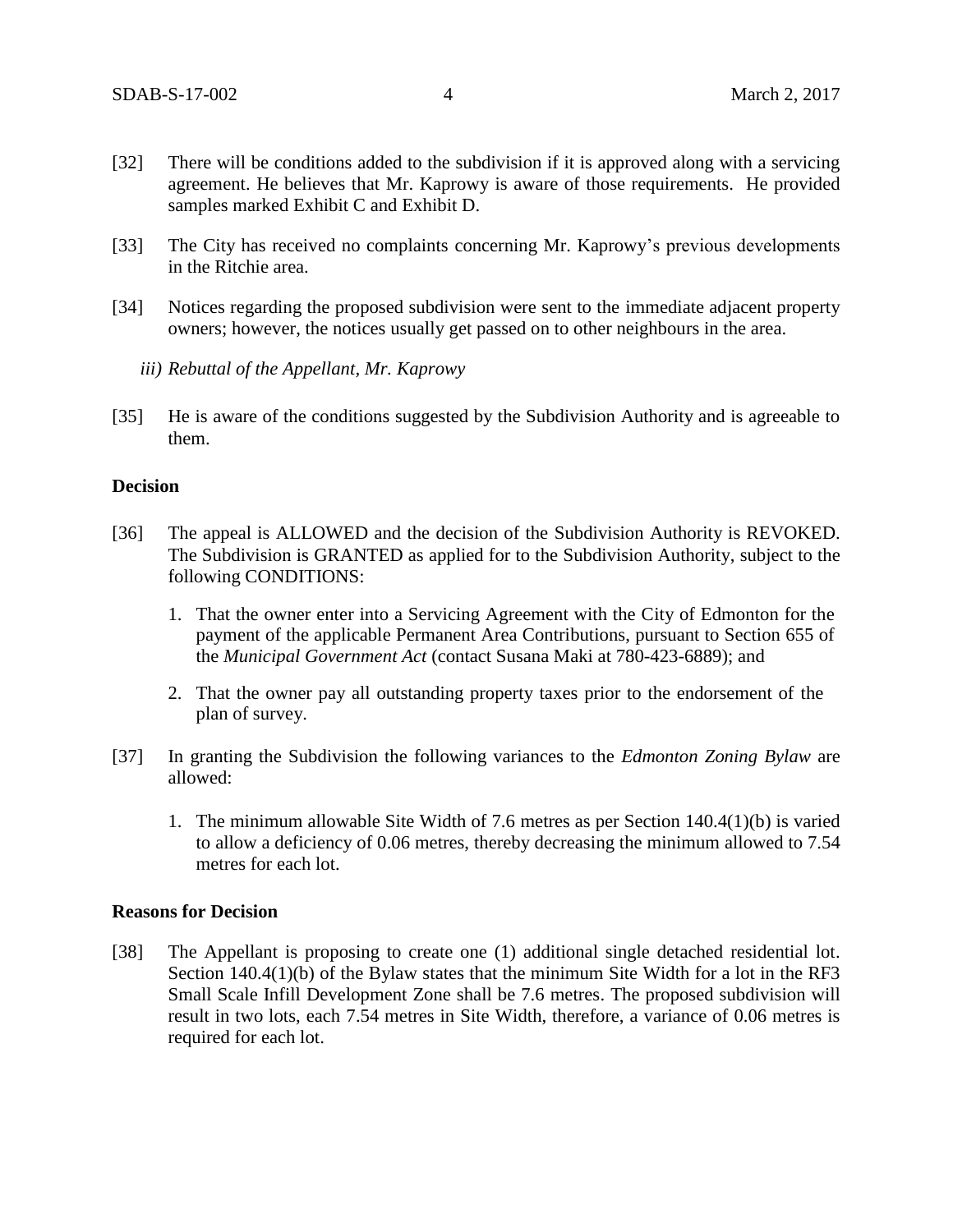- [39] The Board approves the subdivision and grants the variance pursuant to Section 654(2) of the *Municipal Government Act* for the following reasons.
	- a. Based on the evidence submitted, the Board finds that the 0.06 metres variance required under the current Bylaw will be imperceptible from the street and will not have a negative impact on the neighbouring properties.
	- b. The Board accepts the parties' submissions that City Council has been reviewing the Site Width for this type of subdivision and is expected to approve an amendment to the applicable development regulation allowing the reduction of the minimum allowed Site Width to 7.5 metres.
	- c. The Subdivision Authority advised that this amendment is imminent. It is expected to pass in May, 2017. With this amendment, the proposed lots will be fully compliant with the Bylaw.
	- d. But for the current development regulation pertaining to Site Width, a full compliant Class A Single Detached House is feasible for each lot. This also indicates that the proposed lots are suitable for the intended use and conform to the use prescribed in the Bylaw.
- [40] The Subdivision Authority supports the subdivision.
- [41] No letters were received in opposition for the proposed subdivision and no one appeared in opposition at the hearing.
- [42] The Board concludes that the proposed subdivision, with the imposed conditions and the required variance, will not unduly interfere with the amenities of the neighbourhood nor materially interfere with or affect the use, enjoyment or value of neighbouring parcels of land.

Ms. K. Cherniawsky, Presiding Officer Subdivision and Development Appeal Board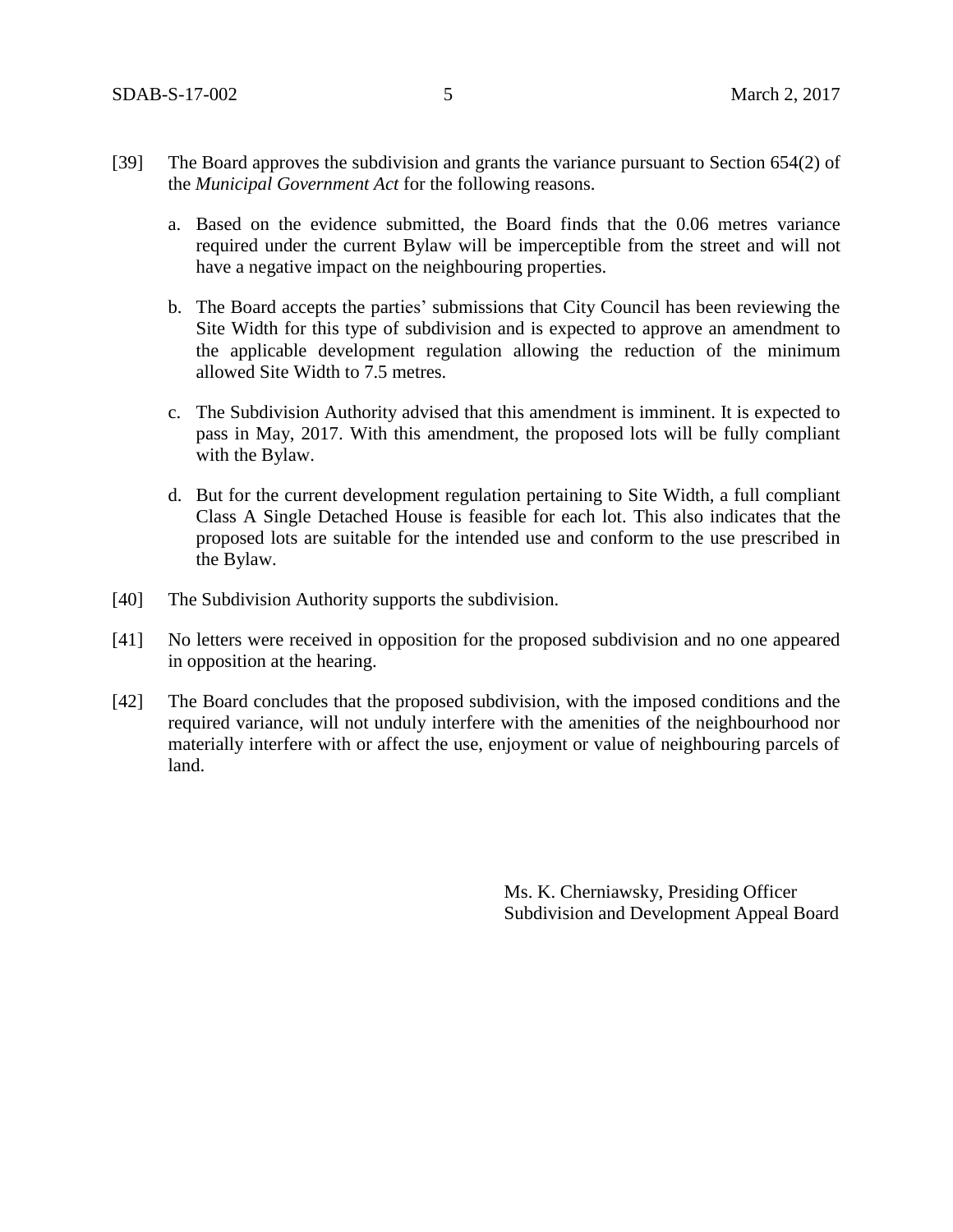## **Important Information for the Applicant/Appellant**

1. This decision may be appealed to the Alberta Court of Appeal on a question of law or jurisdiction under Section 688 of the *Municipal Government Act*, RSA 2000, c M-26. If the Subdivision and Development Appeal Board is served with notice of an application for leave to appeal its decision, such notice shall operate to suspend the decision.

## **ADVISEMENTS**

- 1. The owner is required to make satisfactory arrangements for, and pay all costs associated with separate servicing to each lot, as well as the modification, relocation and/or removal of existing services. For further information, please contact: EPCOR Distribution *&* Transmission Inc. (780-4124000), TELUS Communications (Edmonton) Inc. (Residential and Business 780-4232500), ATCO Gas (780-4245222) and Drainage Planning and Engineering (water and sewer 780-4965444).
- 2. The existing services (water and sanitary) enter the proposed subdivision approximately 11.3 metres west of the east property line of Lot 34. As per the Sewers and Waterworks Bylaws, these services cannot cross the proposed property line.
- 3. If power service crosses the proposed property line the owner may be required to provide a blanket easement in favour of EPCOR Distribution & Transmission Inc. If required, said easement shall be registered prior to or concurrent with the final plan (contact EPCOR Land and Administration Group at 780-412-3252);
- 4. The owner shall ensure that any change in property boundaries does not cause any structures on site to become non-compliant with the *Safety Codes Act* and *Alberta Building Code.* Permits may be required for such changes. Please contact 311 for more information;
- 5. The next step in the subdivision process is to have a legal instrument prepared (ie. Plan of Survey) in order to register the approved subdivision. The legal instrument is then forwarded to the City for endorsement along with the endorsement fee (\$649.00) and subsequently released to the applicant for registration at the Land Titles Office; and
- 6. The approval is valid for one (1) year from the date on which the subdivision approval is given to the application. An extension beyond that time may be granted by the City of Edmonton.

*NOTE: The City of Edmonton does not conduct independent environmental checks of land within the City. If you are concerned about the stability of this property for any purpose, you should conduct your own tests and reviews. The City of Edmonton, when issuing a development permit, makes no representations and offers no warranties as to the suitability of the property for any purpose or as to the presence or absence of any environmental contaminants on the property.*